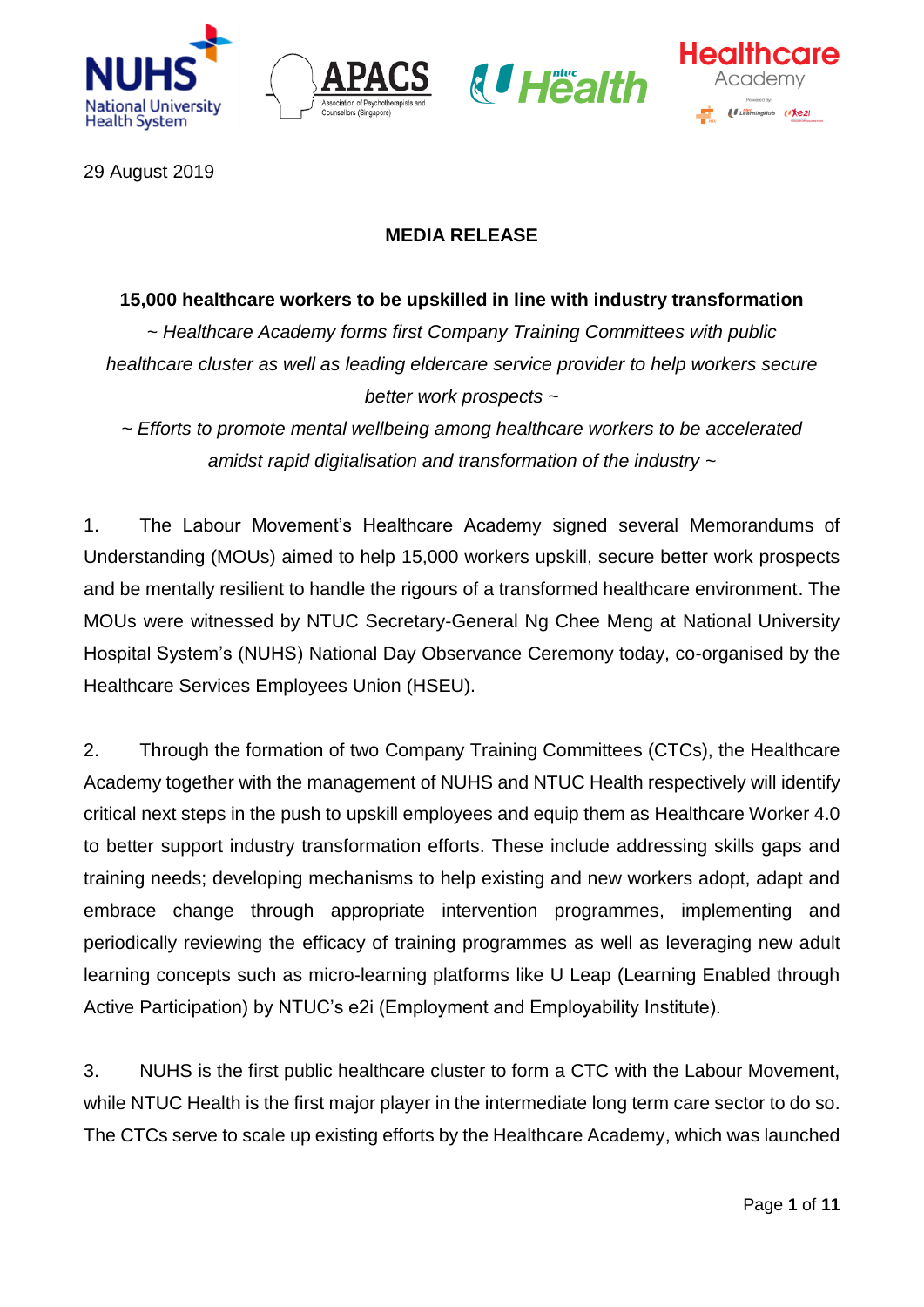







in August 2018 by HSEU, e2i and NTUC LearningHub to support the training and continuing education of healthcare workers especially those affected by industry change<sup>1</sup>.

# **First CTC with public healthcare cluster**

4. Representatives from HSEU together with the Ministry of Health, management representatives and government agencies have formed a Jobs, Skills and Training Advisory Panel in April this year to drive workplace transformation from a strategic level. The CTC formed today between Healthcare Academy and NUHS aims to cascade such strategic plans to the workplace, benefitting up to 14,000 workers in NUHS. To do this, a cluster-level workgroup will be formed to align and synergise transformation efforts across and within the various institutions under NUHS. For a start, the workgroup will pool efforts to identify current and future manpower challenges in the healthcare industry; and more importantly, map out the requirements needed to help healthcare workers remain agile and adaptable to career progression, job switches and role enhancements. The workgroup will meet at least once every quarter.

5. Professor John Eu-Li Wong, Chief Executive of NUHS, said, "Today's MoUs are very important to us as they are issues close to our heart. The first is part of our efforts to enable our staff to work well into their 70s if they choose to do so, equipping them with the skills needed in a digital technological world. The second is part of our efforts at total work place safety and health. The physical and mental health of our staff are critical if they are to care for our patients, support their care givers, educate our students, and develop solutions to the challenges we face. Investing in our staff is one of our highest priorities."

# **First CTC in intermediate long term care sector**

6. Similarly, the Healthcare Academy will partner NTUC Health to equip workers in the growing intermediate long term care sector to better prepare for the requirements of a rapidly ageing population. Through this CTC, 1,000 workers stand to benefit from training and support as NTUC Health delivers a seamless and integrated model of care for seniors.

**<sup>.</sup>** <sup>1</sup> [Media release:](https://www.ntuc.org.sg/wps/portal/up2/home/news/mediareleases/mediareleasesdetails?WCM_GLOBAL_CONTEXT=/Content_Library/ntuc/home/about%20ntuc/newsroom/media%20releases/cd1d9235-efd6-4f71-8182-1a8fbd47abd6) Healthcare Academy formed to help workers stay employable, 27 Aug 2018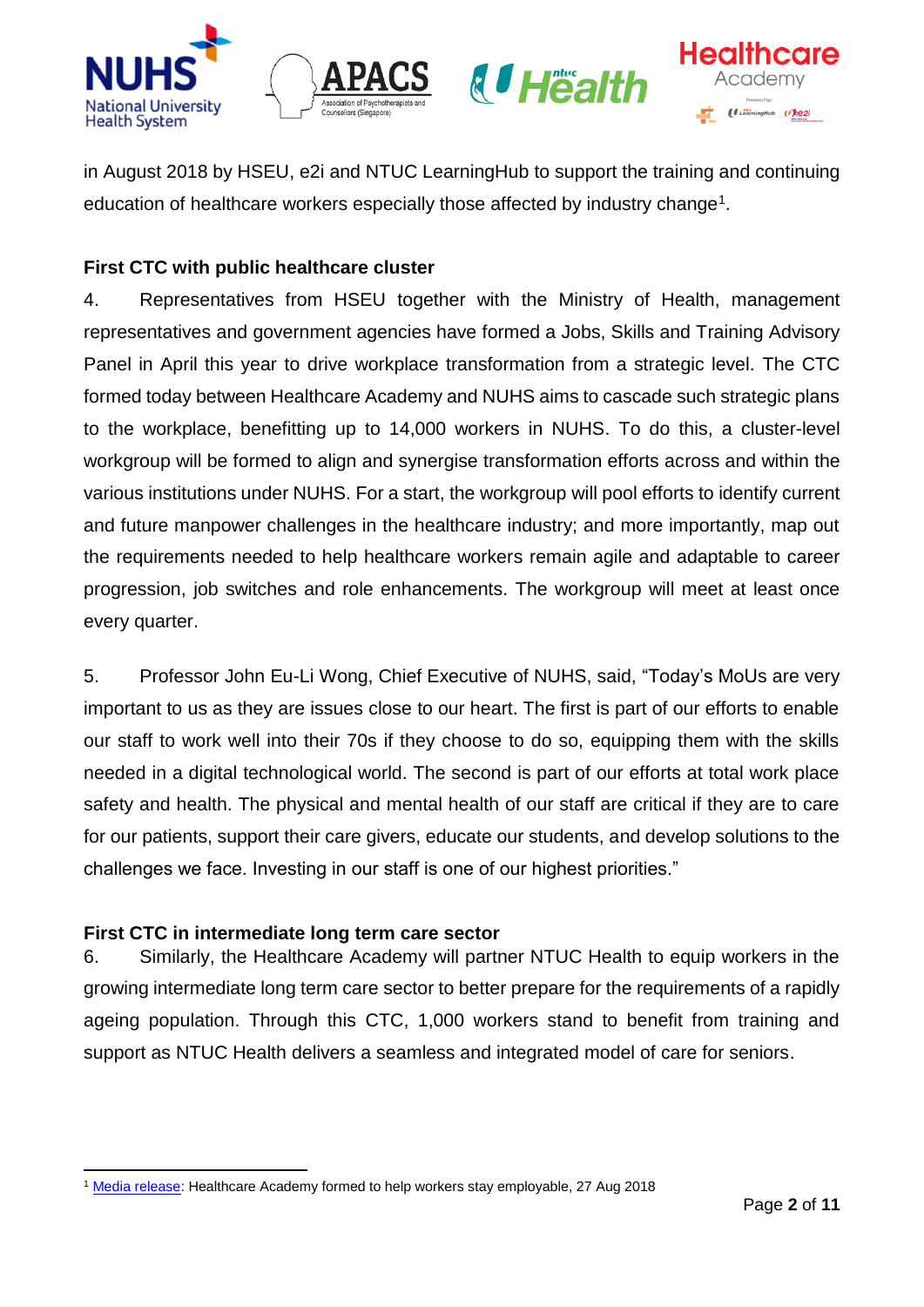







7. "Our staff play an important role in innovating care models and processes and delivering care that meets the evolving needs of seniors and their families. It is important for us to equip them to succeed in a job that can be challenging, not just physically but also mentally and emotionally. This is why we are glad to partner Healthcare Academy to develop our staff and prepare them to adapt well in an environment that will see greater use of technology and transformed business processes,' said Ms Chan Su Yee, Chief Executive Officer of NTUC Health.

# **Promoting mental wellness for more healthcare workers**

8. As healthcare workers navigate their rapidly changing work environment in their delivery of care, it is often mentally and emotionally strenuous. In September 2018, HSEU partnered the Association of Psychotherapists and Counsellors Singapore (APACS), an NTUC U Associate, on a programme to improve the mental wellbeing of healthcare workers while enabling them to focus on the complex and high-touch aspects of their work<sup>2</sup>.

9. To promote mental wellness and resilience in a more pervasive way, the Healthcare Academy, NUHS and APACS has inked an MOU to provide a variety of support services for NUHS employees, such as retainer clinics, a dedicated hotline, lunchtime talks, training courses and even restorative circles for those who are impacted by a crisis or major events.

10. Ms Doreen Heng, Nurse Assistant Director of Nursing (Clinical) at Alexandra Hospital said, "The nurses' job can be physically and emotionally demanding. We need to practise patience and empathy even when faced with challenging patients and situations. Raising awareness and accessibility of courses which promote and enhance mental wellbeing, helps us to prevent burnout and learn to handle stress."

# **Continuous efforts to uplift entire healthcare industry**

11. Ms K. Thanaletchimi, President of HSEU said, "The agreements inked today serve to support healthcare workers in a real and meaningful way, to help them reskill and upskill for the future. We are especially excited to work with NUHS and NTUC Health. Their commitment

<sup>1</sup> <sup>2</sup> [Media release:](https://www.ntuc.org.sg/wps/portal/up2/home/news/mediareleases/mediareleasesdetails?WCM_GLOBAL_CONTEXT=/Content_Library/ntuc/home/about%20ntuc/newsroom/media%20releases/a509f07c-9fac-4cb4-bc56-74af86628bac) NTUC alliance embarks on two-pronged strategy to promote mental wellness of current and future Healthcare workers, 26 Sep 2017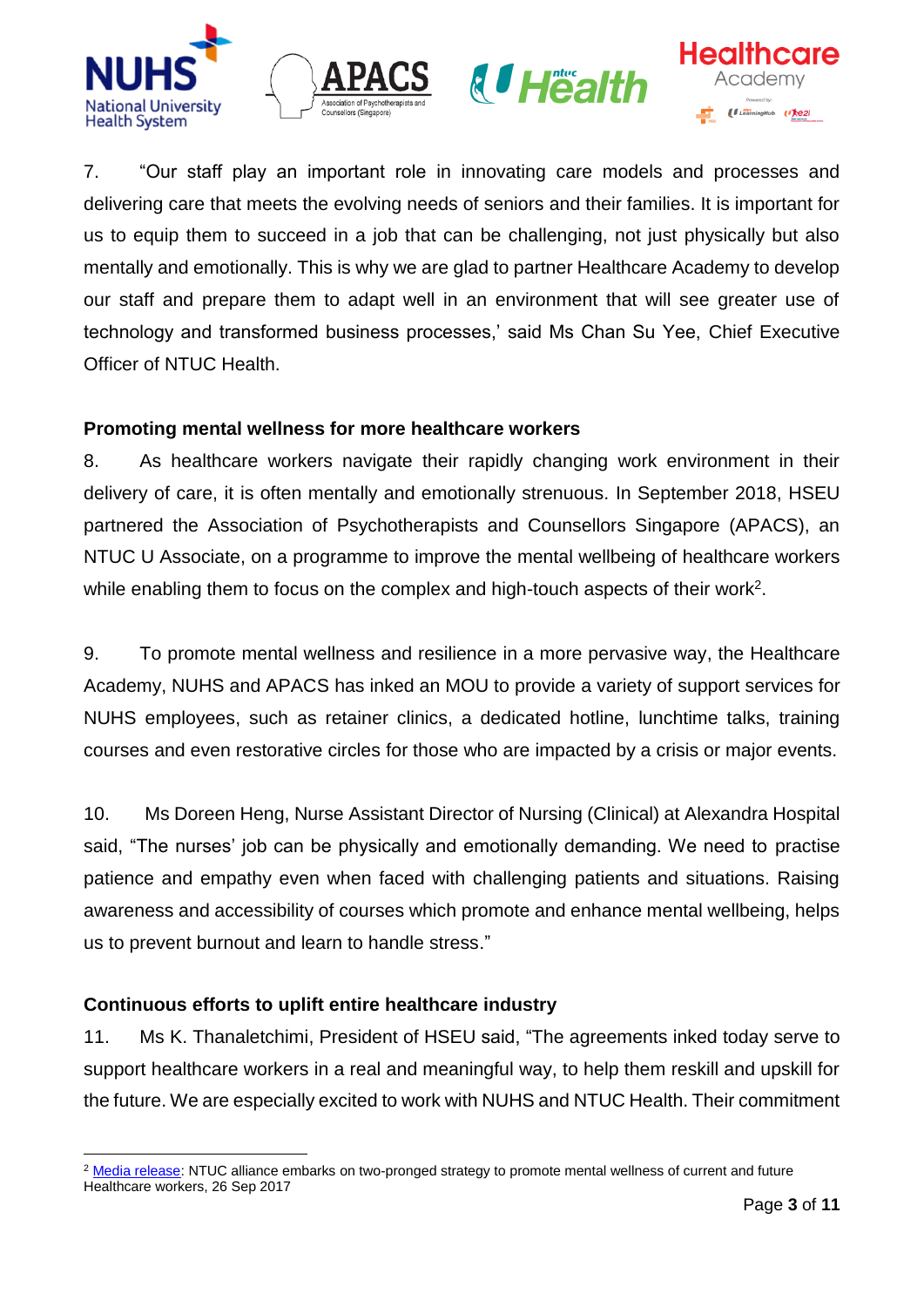







to work with us to roll out clear action plans to all their workers is truly commendable. On a similar note, our continued partnership with APACS reinforces the value we place in the welfare, particularly the mental wellbeing, of our healthcarers. This is critical especially in the changing world of healthcare. We want to be with our workers every step of the way, helping them seize better wages, welfare and work prospects."

12. Today's event follows through from the formation of a CTC between the Healthcare Academy and Tan Tock Seng Hospital in May this year, which aimed to benefit 9,000 employees<sup>3</sup>. This brings the number of healthcare workers set to benefit from CTCs to a total of 34,000, which is about 40 per cent of the industry's workforce size of 81,000.

13. The Labour Movement remains committed to form more CTCs so as to equip the entire healthcare workforce with adaptive, technical and technology skills that are necessary for them to thrive in workplaces of tomorrow.

###

*Annex A: Details of Company Training Committees Annex B: Details of mental wellness and services Annex C: Profiles for media interviews Annex D: Quote sheet*

**For media queries, please contact:** 

| <b>National Trades Union Congress:</b> | <b>National University Health System:</b> |
|----------------------------------------|-------------------------------------------|
| Jannah Ismaeil                         | Kiki Zheng                                |
| <b>Senior Consultant</b>               | <b>Corporate Communications</b>           |
| <b>Strategic Communications</b>        | DID: 6370 6171                            |
| DID: 6213 8189                         | HP: 9150 9237                             |
| HP: 9660 8312                          | Email: kiki zheng@nuhs.edu.sq             |
| Email: nurul_jannah@ntuc.org.sg        |                                           |
|                                        |                                           |

<sup>1</sup> <sup>3</sup> [Media release:](https://www.ntuc.org.sg/wps/portal/up2/home/news/mediareleases/mediareleasesdetails?WCM_GLOBAL_CONTEXT=/Content_Library/ntuc/home/about%20ntuc/newsroom/media%20releases/98d735f3-76b8-4b65-a1b1-1d8aa4cf0d4c) Healthcare Academy forms Company Training Committee with Tan Tock Seng Hospital to help workers secure better work prospects, 7 May 2019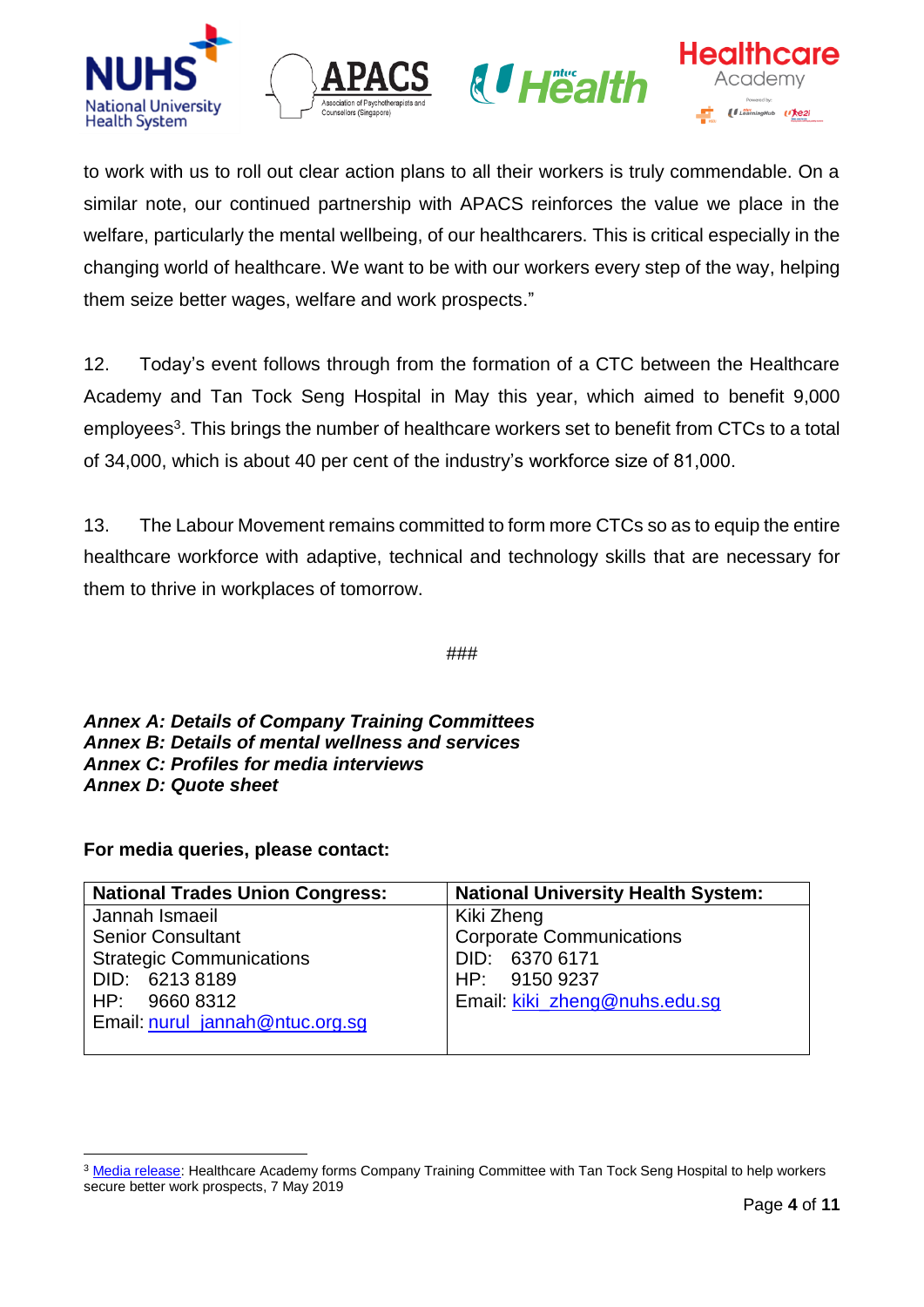







# **About Company Training Committees**

Company Training Committees (CTCs) are an initiative by the Labour Movement to help both workers and companies transform for the future. First announced in February 2019, it involves our union leaders working closely with management to (1) understand the company's strategic objectives and transformation plans, (2) identify and address skills gaps and training needs, and (3) seize opportunities for companies to adopt new technologies for enhanced productivity. The objectives of CTCs are therefore two-pronged – first, to help workers become Worker 4.0, which is defined by the Labour Movement as workers who are proficient in working with machines, using technology and tapping digital resources to be more productive at work; and second, to partner companies in their transformation towards Industry 4.0. Combined, these will help our workers have better Wages, Welfare and Work Prospects.

## **About Healthcare Academy**

The Healthcare Academy is formed by the Healthcare Services' Employees Union (HSEU), the Employment and Employability Institute (e2i), and NTUC LearningHub (LHUB) to support the training and continuous education of workers, especially for those affected mainly by industry restructuring, job redesign and technological disruptions in the healthcare sector and to provide employment opportunities for displaced workers from other industry sectors to work in the healthcare sector. The Healthcare Academy endeavours to transform our current healthcare workers to be ready for future jobs by equipping them with relevant adaptive skills, technology skills, and technical skills.

# **About Healthcare Services Employees' Union**

Formed in 1989, HSEU is an affiliate of the National Trades Union Congress (NTUC) representing more than 43, 000 persons who are employed in the Healthcare industry. At present, its membership is open to employees from the Healthcare Institutions under Ministry of Health Holdings (MOHH) and its subsidiaries in any capacity and all employees who are locally employed in the Healthcare Services industry such as private healthcare organisations and healthcare voluntary welfare organizations such as hospitals, nursing homes, step-down care services, elder care centres and related industries in any capacity and who are not ordinary members of any other registered trade union of employees in Singapore. To find out more about HSEU, please visit our website at [www.hseu.org.sg.](http://www.hseu.org.sg/)

# **About NTUC's e2i (Employment and Employability Institute)**

e2i is the empowering network for individuals and companies seeking skills and solutions for growth. Since 2008, e2i has assisted more than 700,000 individuals through our career guidance, professional development, and job matching services. With an extensive network of partners, e2i offers hiring, training and productivity solutions to businesses. We are an initiative of the National Trades Union Congress (NTUC) to support nation-wide manpower and skills upgrading initiatives. For more information, please visit [www.e2i.com.sg.](http://www.e2i.com.sg/)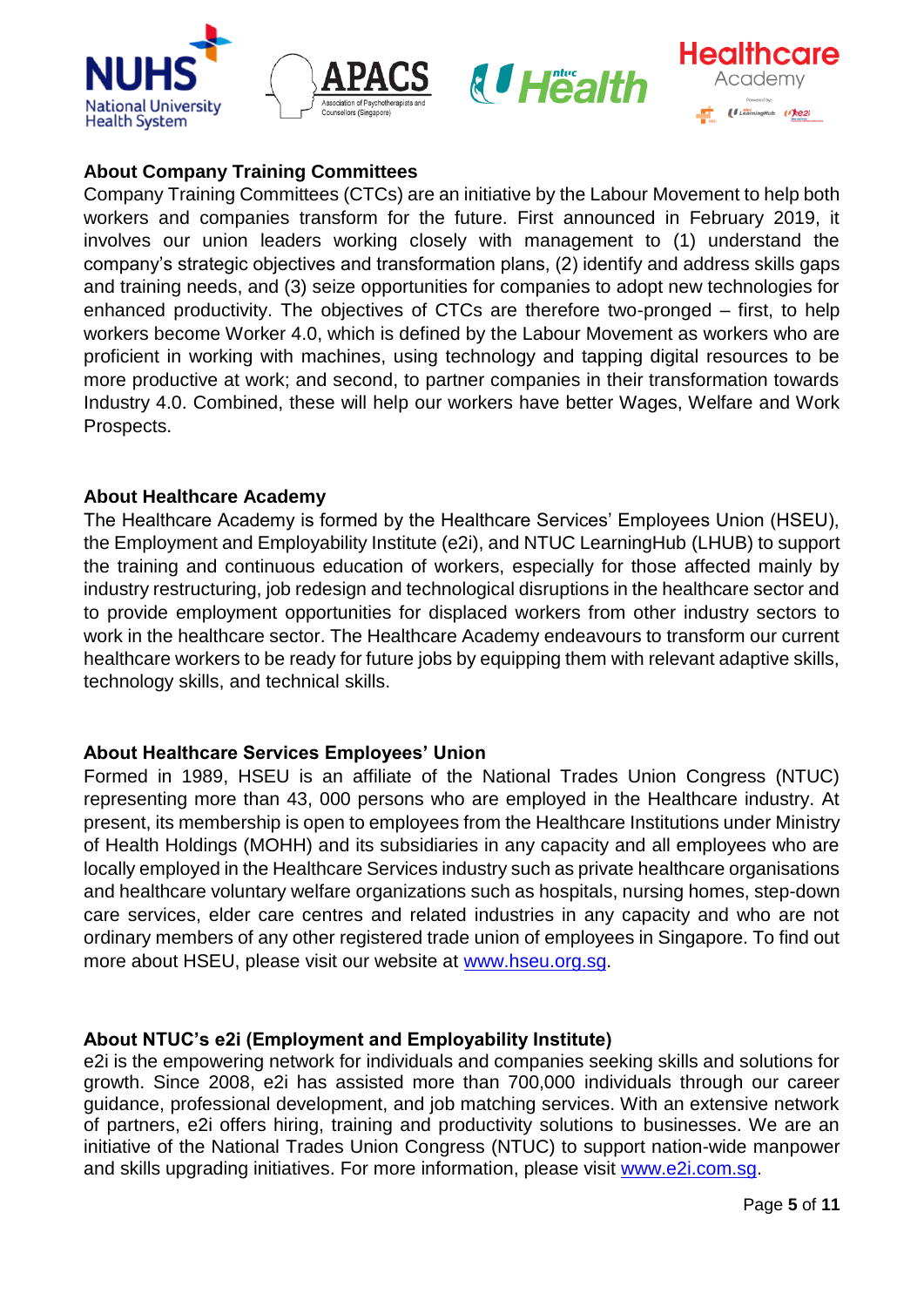







## **About NTUC LearningHub**

NTUC LearningHub was corporatised in 2004 with the vision of transforming the lifelong employability of working people. We work with both corporate and individual clients and provide learning solutions in areas such as Infocomm Technology, Healthcare, Employability & Literacy, Business Excellence, Workplace Safety & Health, Security, Human Resources and Foreign Worker Training.

To date, NTUC LearningHub has helped over 21,000 organisations and achieved over 2.4 million training places across more than 500 courses with a pool of over 400 certified trainers. As a Total Learning Solutions provider to organisations, we also forge partnerships and provide a wide range of relevant end-to-end training solutions and work constantly to improve our training quality and delivery. Visit [www.ntuclearninghub.com](http://www.ntuclearninghub.com/) for more information.

## **About National University Health System**

The National University Health System (NUHS) aims to transform how illness is prevented and managed by discovering causes of disease, development of more effective treatments through collaborative multidisciplinary research and clinical trials, and creation of better technologies and care delivery systems in partnership with others who share the same values and vision.

Institutions in the NUHS Group includes the National University Hospital, Ng Teng Fong General Hospital, Jurong Community Hospital and Alexandra Hospital; three National Specialty Centres - National University Cancer Institute, Singapore (NCIS), National University Heart Centre, Singapore (NUHCS) and National University Centre for Oral Health, Singapore (NUCOHS); the National University Polyclinics (NUP); Jurong Medical Centre; and three NUS health sciences schools – NUS Yong Loo Lin School of Medicine (including the Alice Lee Centre for Nursing Studies), NUS Faculty of Dentistry and NUS Saw Swee Hock School of Public Health.

With member institutions under a common governance structure, NUHS creates synergies for the advancement of health by integrating patient care, health science education and biomedical research.

As a Regional Health System, NUHS works closely with health and social care partners across Singapore to develop and implement programmes that contribute to a healthy and engaged population in the Western part of Singapore.

For more information, please visit [www.nuhs.edu.sg.](http://www.nuhs.edu.sg/)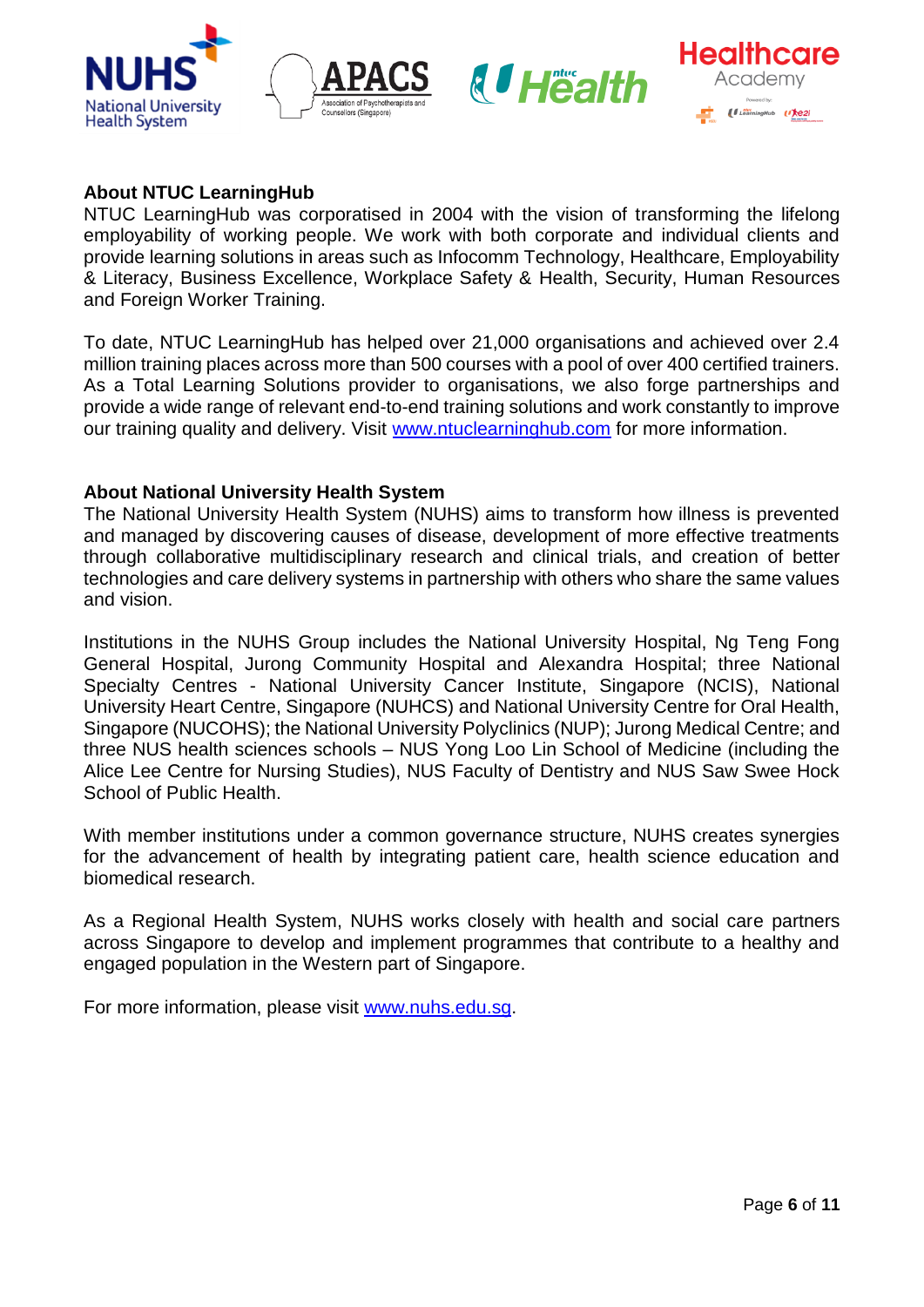







# **About NTUC Health**

NTUC Health Co-operative Limited (NTUC Health) is an NTUC social enterprise that provides a comprehensive and integrated suite of quality and affordable health and eldercare services to meet the growing needs of families and their dependents. Building on more than four decades of experience and expertise, NTUC Health is among the largest senior day care, nursing home and home personal care providers in Singapore. It also offers other services for seniors such as an active ageing hub, senior activity centres, community support for vulnerable seniors, and a sheltered / senior group home. In addition, it runs a chain of dental clinics, and a family medicine clinic. For more information, please visit [www.ntuchealth.sg.](http://www.ntuchealth.sg/)

| <b>Chinese Names and Terms</b>                  | 中文名称与词汇        |
|-------------------------------------------------|----------------|
| <b>National Trades Union Congress (NTUC)</b>    | 全国职工总会 (职总)    |
| <b>Healthcare Academy</b>                       | 医疗保健学院         |
| K. Thanaletchimi                                | 丹娜乐芝米          |
| <b>President, Healthcare Services Employees</b> | 保健服务雇员联合会 会长   |
| Union                                           |                |
| Professor John Eu-Li Wong                       | 黄聿立教授          |
| <b>Chief Executive, NUHS</b>                    | 国立大学医学组织 首席执行官 |
| NTUC's e2i (Employment & Employability          | 职总就业与职能培训中心    |
| Institute)                                      |                |
| <b>NTUC LearningHub</b>                         | 职总恒习           |
| <b>NTUC Health</b>                              | 职总保健合作社        |
| <b>Company Training Committee</b>               | 企业培训委员会        |
| Yvette Yeo, Assistant Manager, Medical          | 姚莹莹            |
| Records Office, National University Hospital    | 国立大学医院医疗记录部副经理 |
| Doreen Heng, Nurse Assistant Director of        | 王玉莲            |
| Nursing (Clinical), Alexandra Hospital          | 亚力山大医院临床护理助理主任 |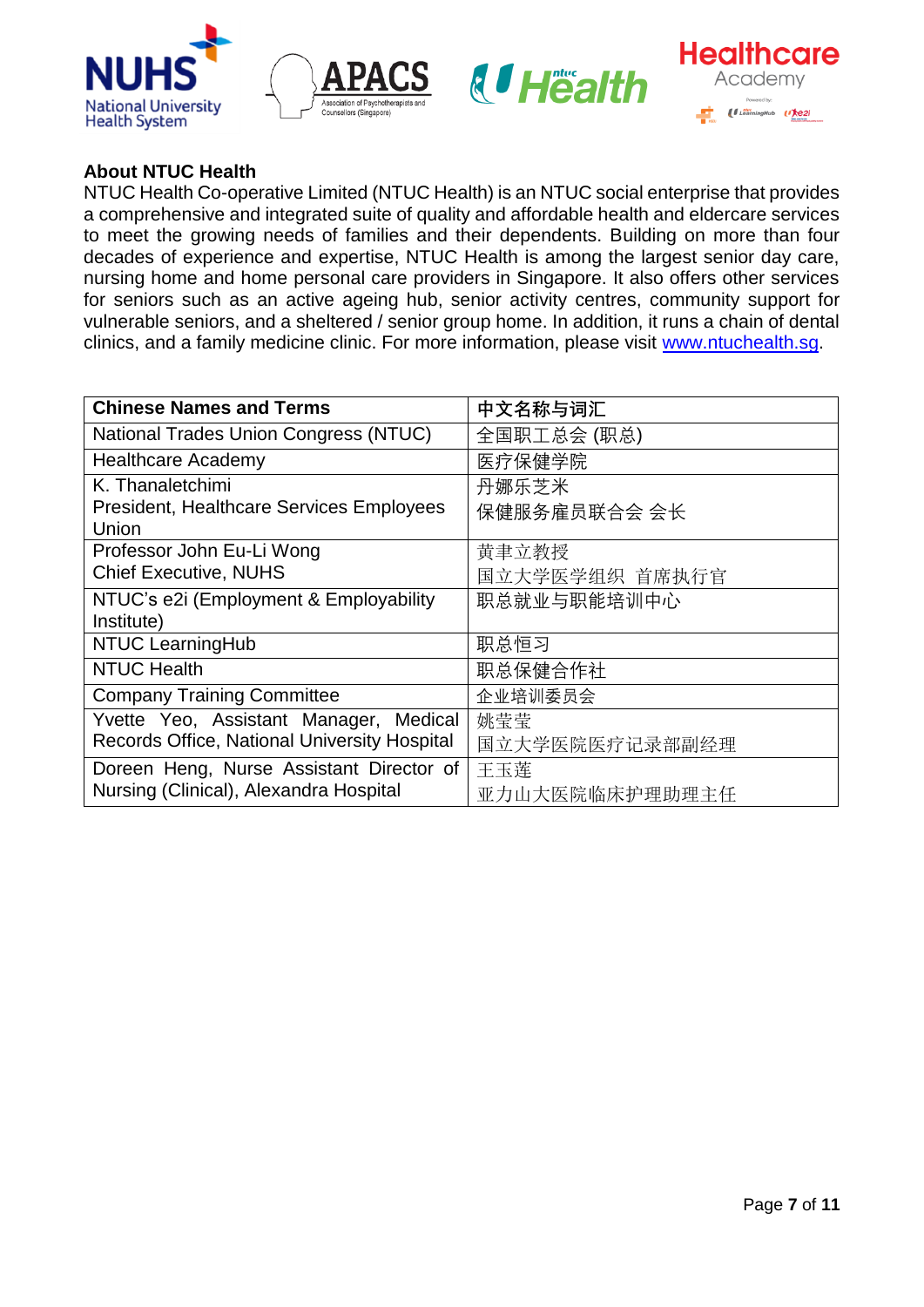







# **Annex A: Details of Company Training Committees**

- **a. Identify and recognise** the need for job re-design, process re-design and healthcare industry transformation that may result in new jobs, new skills which includes digital skills and new competencies' requirements.
- **b. Develop mechanisms** to prepare existing workers and new workers to adopt, adapt and embrace change through appropriate intervention programmes.
- **c. Implement relevant training programmes** to better equip and prepare workers to better perform in the transformed healthcare environment, resulting in better career development and progression.
- **d.** Periodically **review the deliverables of these training programmes** by regularly conducting **focus group discussions** with the relevant workers and the stakeholders.
- **e.** Periodically **leverage on new andragogy such as microlearning platforms**, including but not limited to; Learning Enabled through Active Participation (ULeap), to dish out bite-sized training for the local workforce, where it is applicable.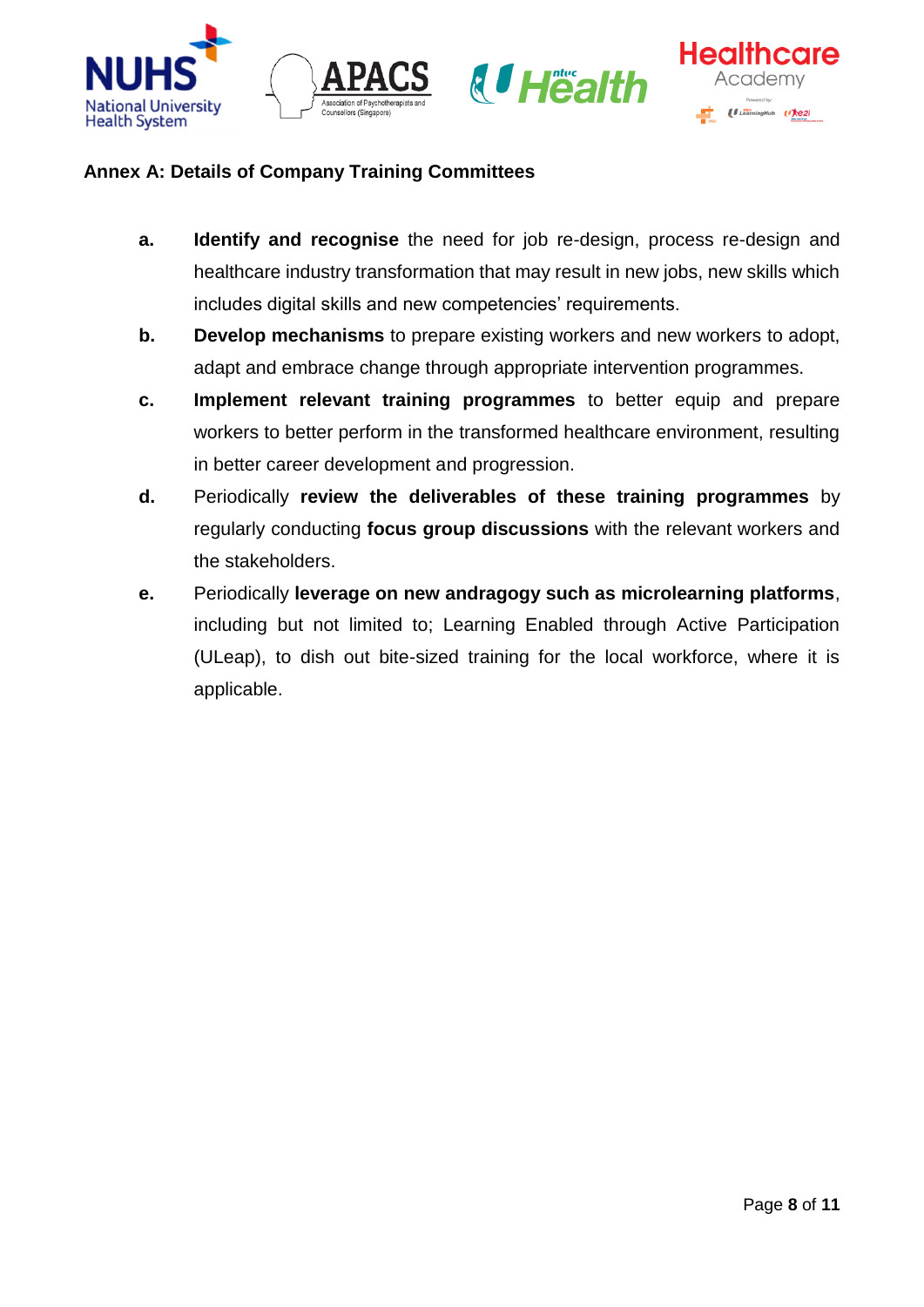







## **Annex B: Details of mental wellness and services**

## **a. One-On-One Retainer Clinics**

APACS will provide one-on-one retainer clinics at the various locations on agreed schedule, which includes opening hours (days and time) and specified locations.

## **b. Pre-Intake Hotline**

Provide pre-intake hotline services numbers for NUHS staff to seek appointment to see a qualified Psychologist/Counsellor/Therapist from APACS.

## **c. Lunch-Time Talks**

To provide some insights to general mental health education, coping skills and strategies in workplace, awareness building of self-care, increasing mental health resilience, etc.

## **d. Restorative Circles**

To provide emotional and psychological support to NUHS staff involved in a mass crisis/event so that they can recover and move on with their daily work and life quickly.

#### **e. Training Courses**

Subject to mutual agreement between NUHS and the Healthcare Academy, both parties to provide training courses to NUHS staff in areas such as:

- Enhancing your workplace visibility, credibility, and personality
- The power of spirituality and religiosity in resilience construction
- Putting and pulling yourself together mentally, emotionally, and physically
- Handling crisis with calm and even-mindedness
- Self-care and drawing boundaries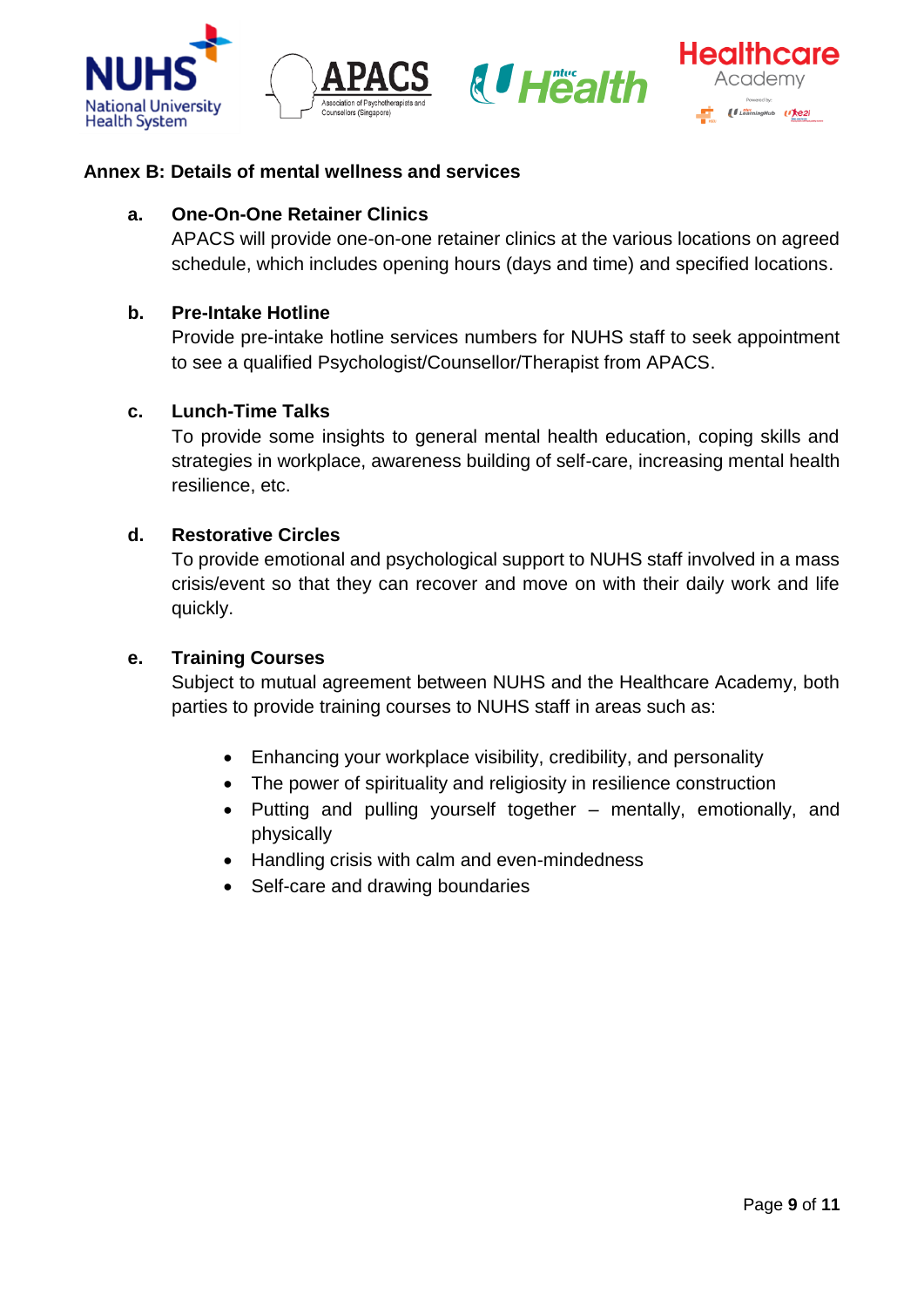







# **Annex C: Profiles for media interviews**

The following profiles are available for media interviews. If you are keen to interview, please contact the respective media contacts stated below.

| <b>CTC MOUS</b>                                                                                                                                                                                                                                                                                                                                                                                                                                                                                                                                                                                                                                                                                                                                                                                                                                                                                                                                                                                                |  |  |
|----------------------------------------------------------------------------------------------------------------------------------------------------------------------------------------------------------------------------------------------------------------------------------------------------------------------------------------------------------------------------------------------------------------------------------------------------------------------------------------------------------------------------------------------------------------------------------------------------------------------------------------------------------------------------------------------------------------------------------------------------------------------------------------------------------------------------------------------------------------------------------------------------------------------------------------------------------------------------------------------------------------|--|--|
| <b>Description</b>                                                                                                                                                                                                                                                                                                                                                                                                                                                                                                                                                                                                                                                                                                                                                                                                                                                                                                                                                                                             |  |  |
| With plans for the nation to develop and implement the Next Generation Electronic<br>Medical Record (NGEMR), Yvette could sense her department will be impacted by<br>the next wave of digital transformation, and she wants to be prepared when it<br>comes. She took the initiative to sign up for the course "Build Resilience and<br>Develop Skills to Lead Change" offered by the Healthcare Academy to learn how<br>to embrace digitalisation and improve work processes. She hopes that she will also<br>be able to share what she learns with her team and prepare them against the<br>backdrop of Healthcare 4.0. The MOU will open up more upskilling and learning<br>opportunities, which Yvette has expressed eagerness to tap into.                                                                                                                                                                                                                                                               |  |  |
| Siew Luan is very passionate about caring for the elderly and believes that what<br>she does make a difference in their lives. Previously from the home care sector,<br>Siew Luan provides a comprehensive range of home personal, nursing and medical<br>care services to seniors in the comfort and familiarity of their homes. Currently, she<br>serves as a care assistant at the Day Centre for Seniors (Taman Jurong), where<br>she assists seniors to interact and enjoy planned activities in a group setting. She<br>also provides essential care services where required.<br>So as to improve her quality of care, Siew Luan also attended a course by NTUC<br>LearningHub called "WSQ Assist Clients to Meet Basic Hygiene Needs" to<br>understand about the various needs of the elderly and be equipped with the<br>necessary assistive skills particularly in the areas of feeding, transferring and<br>toileting.<br>Through this collaboration, Siew Luan will have access to more avenues for |  |  |
| learning and improving. This will provide her with essential know-hows to meet the<br>changing demands of the eldercare sector, while delivering trusted care to seniors<br>and peace of mind to their families.                                                                                                                                                                                                                                                                                                                                                                                                                                                                                                                                                                                                                                                                                                                                                                                               |  |  |
| <b>Mental Wellness and Services MOU</b><br><b>Profile</b>                                                                                                                                                                                                                                                                                                                                                                                                                                                                                                                                                                                                                                                                                                                                                                                                                                                                                                                                                      |  |  |
| <b>Description</b>                                                                                                                                                                                                                                                                                                                                                                                                                                                                                                                                                                                                                                                                                                                                                                                                                                                                                                                                                                                             |  |  |
| Doreen has always been an active advocate for mental resilience in her fellow<br>nurses. She is the first public healthcare nurse to acquire the certification of<br>"Mental Toughness Coach (USA)" and she currently holds induction programme<br>for new nurses at Alexandra Hospital to learn to equip themselves with mental<br>strength and tactics to overcome challenges they will encounter in their course of<br>work. Sister Doreen is happy to learn that through the MOU, there will be<br>collective efforts to promote and provide mental wellness amongst NUHS staff.<br>She hopes that with this MOU, nurses could be taught proactively the skills to<br>cope with stress, compassion fatigue and other mental health challenges, so that<br>they could become peak-performing individuals.                                                                                                                                                                                                   |  |  |
|                                                                                                                                                                                                                                                                                                                                                                                                                                                                                                                                                                                                                                                                                                                                                                                                                                                                                                                                                                                                                |  |  |